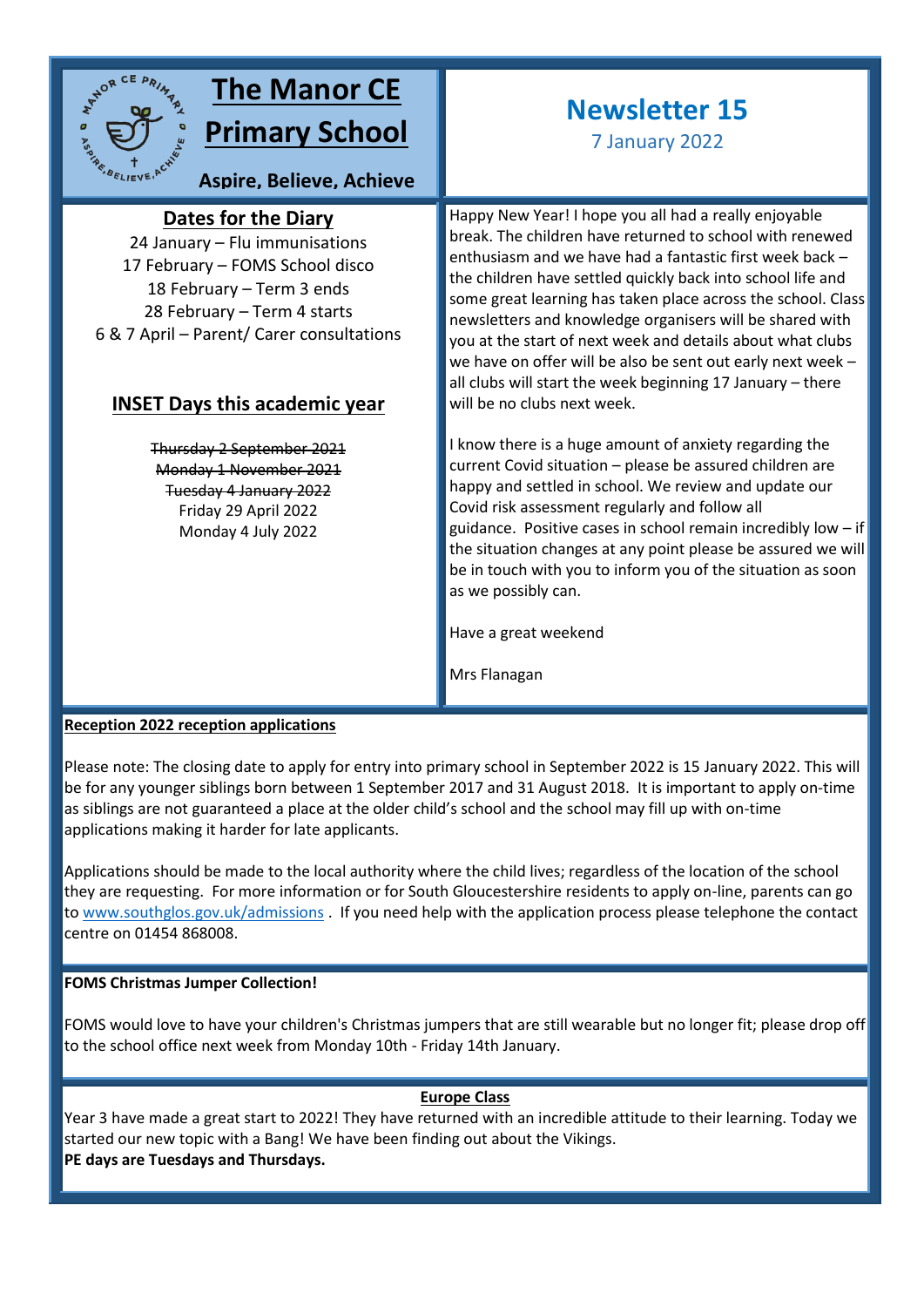#### **Antarctica Class**

Antarctica class have come back with a great attitude to kick off the New Year and have already learnt 2 new sounds this week!! We are moving on to Phase 3 phonics which contain digraphs and trigraphs (sounds containing 2 and 3 letters). The children have also enjoyed our PE lesson this week which is all about ball skills. Well done Antarctica Class!

#### **PE day is still on Fridays.**

#### **Africa Class**

Welcome back Year 2!!! We hope you had a lovely Christmas break and it's great to have everyone back after the holidays. We have had such a fabulous start to 2022 in Year 2 and have been working really hard on perfecting our sapphire power in all of our learning. We have enjoyed learning all about how seasons change and created some beautiful artwork to show this. We have also been consolidating division in Maths and have all shown incredible emerald power to persevere with the challenge.

**Our P.E days are Thursdays and Fridays so please ensure your child comes into school wearing their kits for these days. I have also set Year 2 the challenge of reading 7 times this week for a special surprise- let's see who can do it!** 

#### **Asia Class**

What a welcoming week we've had in Year 4! All children have come back raring to go and shining like stars already! This week we've have had our Topic BANG! Day, introducing us to all things Viking. The children have loved learning about the warriors and making their own Viking shields.

**Please note our PE days have changed this term. Year 4 will have PE on Tuesday (please wear PE kits to school) and Swimming lessons on Wednesday (normal school uniform and bring swimming kit separately). Thank you.**

#### **South America Class**

We've had a busy start to the term in Year 6. We have been finding percentages of numbers including 50%, 25%, 10% and will go on to find out **ALL** percentages next week!

**PE days are now on a Wednesday (dance) and Friday (lesson will be outside so weather-appropriate PE clothing advised!).**

#### **Australia Class**

Year 1 have settled brilliantly in to 2022! We have been looking at our handwriting and letter formation this week whilst writing our first part of Grandad's Island.

**PE days this term are on a Monday and Wednesday.**

#### **North America Class**

Happy New Year!

Year 5 have returned to school refreshed and ready to learn and we have been really impressed by their attitude during these first few days back in school. We have begun to look at division in Maths and how we can calculate multiples. We also enjoyed our first dance session and are looking forward to adding to our routine each week. We have enjoyed lots of book talk this week and have been discussing the books that we received for Christmas and have made some good book recommendations to one another.

**PE days this term will be on Wednesday (with Mr Wiltshire) and Thursday (with Mrs Sweet).**